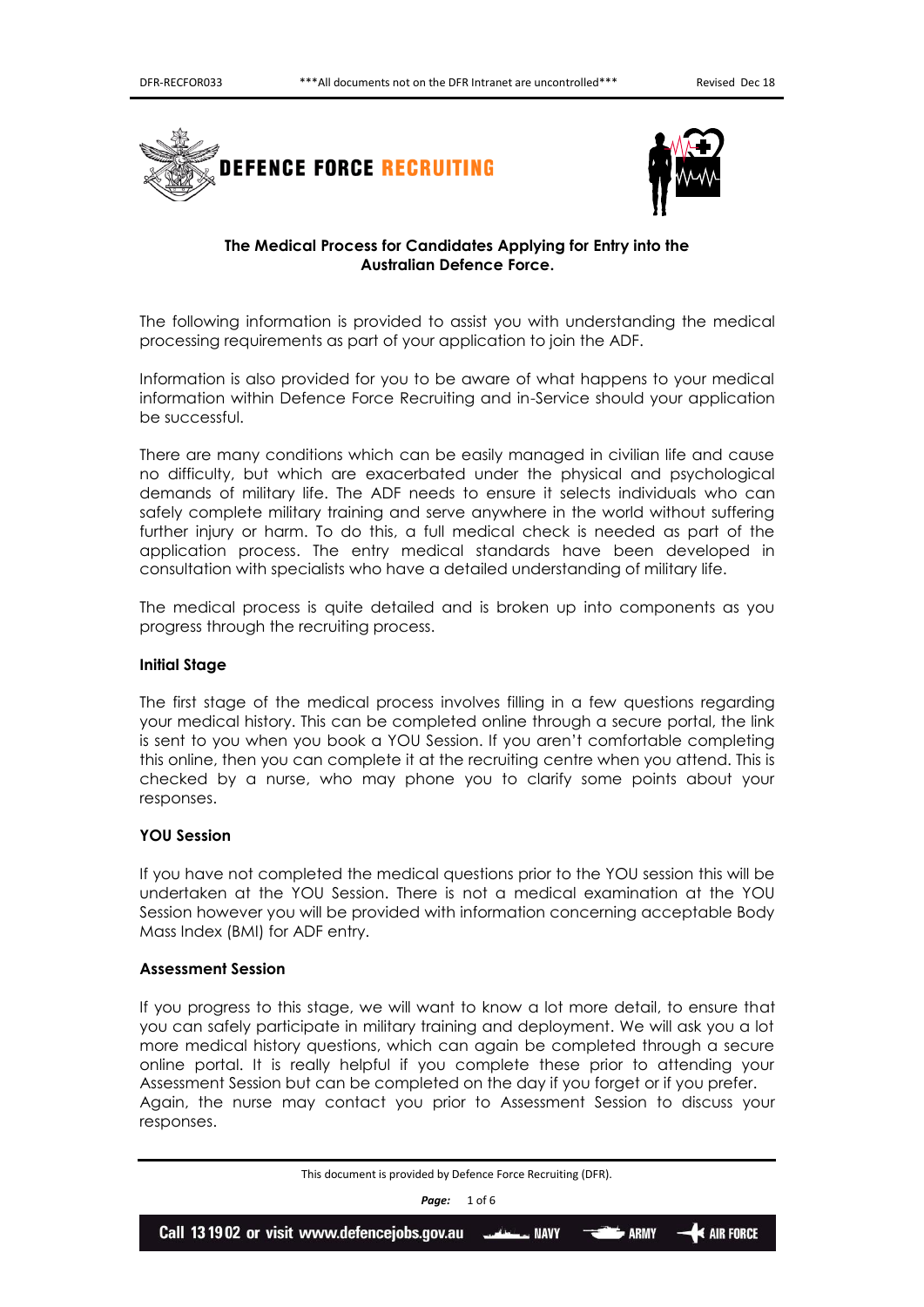On the day of your Assessment Session, you will have a full medical. This will include some time with the nurse who will measure your height and weight, will conduct a hearing test and test your vision. Some candidates depending on job preference(s), age or clinical risk factors also require additional tests such as a urine test, cardiovascular risk screening, ECG, spirometry to check your lungs, and for aircrew positions detailed measurements such as sitting height and leg length will be measured. The preliminary tests conducted by the nurse generally take about 20 minutes.

Colour perception (CP) testing will also be undertaken on assessment day. Colour perception is critical for some jobs due to the requirement to distinguish shades of colour quickly with such items as electrical equipment, safety indicator lights, equipment control panels and coloured charts. Testing of CP is not normally conducted as part of childhood health screening and as such individuals may be unaware that they have a colour vision deficit (sometimes referred to as colour blindness). If you are found to have a colour perception deficit that does not meet the CP standard for your chosen job preference you will have the opportunity to discuss other job options with your career counsellor.

Once the medical preliminary tests are completed, you will see a doctor, who may go through your history again, and who will conduct a full physical examination. If you would like a chaperone present during the examination, please let the medical staff know, and this can be arranged.

## **Contact lenses or Glasses**

We need you to bring your glasses along to all your medical assessments. It is really important for us to assess your vision without contact lenses, as they can change the shape of your cornea and interfere in our assessment.

If you normally wear soft contact lenses (the commonest type of contacts), the lenses MUST be removed at least 1 week before your assessment session.

If you normally wear hard (rigid) lenses the lenses must be removed at least 2 weeks before your assessment session.

If you forget to bring your glasses or inadvertently wear your contact lenses, unfortunately your vision won't be tested and you will need to return another day for the test or visit an optometrist at your expense. Colour perception testing cannot be tested whilst wearing contact lenses or glasses designed to enhance colour perception (EnChroma glasses) and you will need to return at another time to the DFRC to have this test conducted. We will still perform the rest of the medical assessment.

## **What the Medical Examination Involves**

As part of the examination you will be required to strip down to your underwear. Females are requested to wear a sports bra (or similar) and briefs. Males are requested to wear underpants. Gowns are available on request. The doctor will conduct a complete physical examination, and it will normally take around 40 minutes. It will include a detailed musculoskeletal examination including sit ups and push ups.

*Page:* 2 of 6

This document is provided by Defence Force Recruiting (DFR).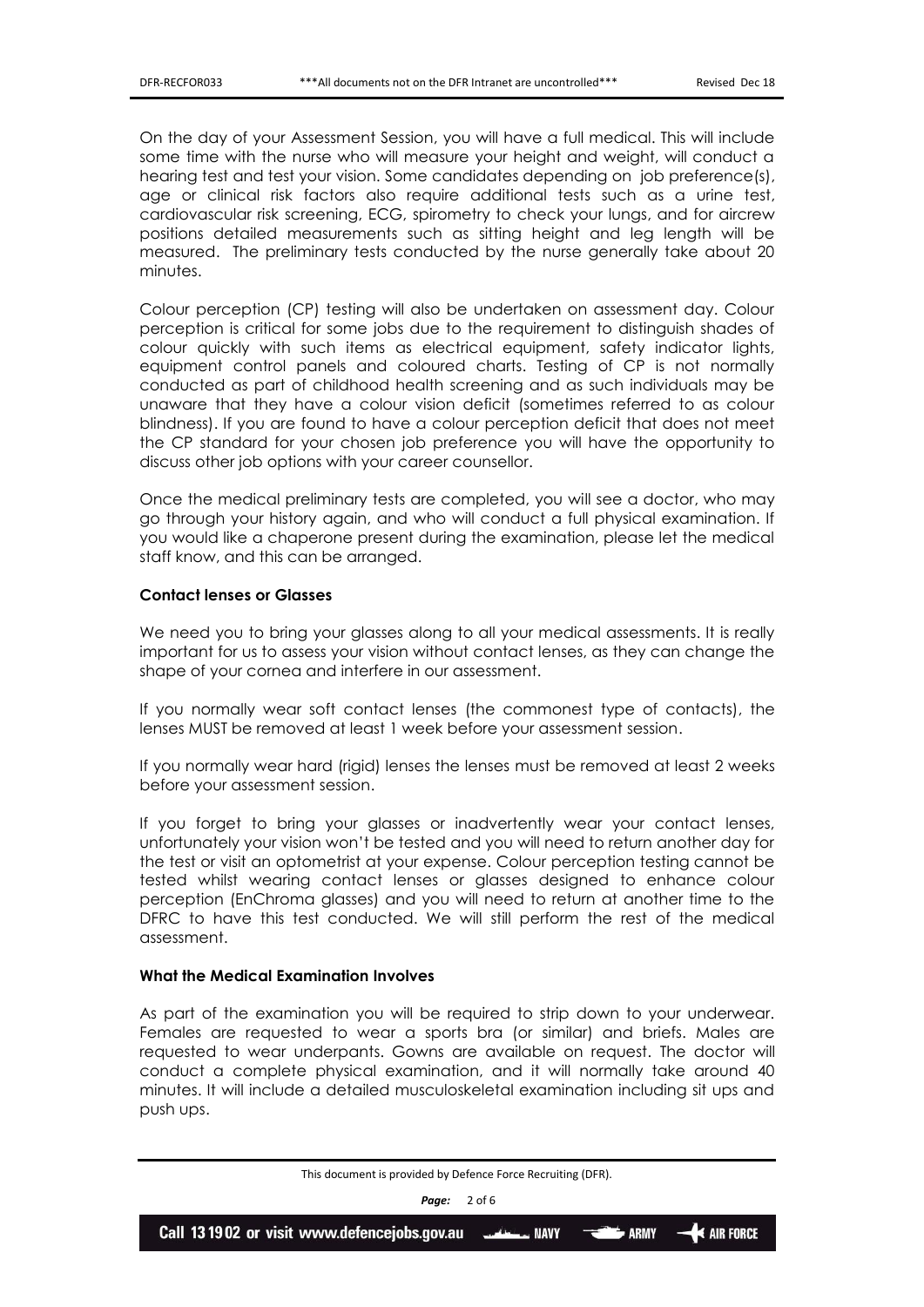No internal examinations will be performed, and breast examinations will not be performed on females. Males will have their external genitals examined for abnormalities.

There is likely to be some waiting time between your assessments, it is therefore recommended that you bring a book or an ipad etc to keep you busy during these periods.

## **What can you do to prepare?**

The medical examination for joining the Australian Defence Force is very detailed, and may require additional information to assist us to make a final decision. Any information you can bring with you to the Assessment Session may assist in us making a decision on the day, and helping you achieve a career in the ADF. At this stage we do not want you to obtain any new reports but if you or your GP have previous reports these could be really helpful. Key pieces of information that you may be able to obtain from your GP that would help include:

- For all candidates aged 35 years and over copies of blood tests for your cholesterol or blood sugar in recent years. Also if you have seen a cardiologist or had a cardiac stress test, copies of these reports or results would help.
- If you wear glasses or are 45 years or older any recent reports from your optometrist or ophthalmologist.
- Copies of any operation reports, XRays or other imaging or specialist reports, particularly orthopaedic specialists or counsellors that you may have seen, would be really helpful.

### **After Assessment Session**

After Assessment Session additional tests or information may be required to allow us to make a final decision on your medical fitness.

It is really important that you book these appointments as soon as possible to allow us to finalise our decision regarding your medical fitness, and allow you to progress with your career. You cannot join the military without this final decision, even if you have a letter of offer from the Navy, Army or Air Force.

#### **What happens once I am assessed as medically fit for entry?**

Once you have been assessed as medically fit for entry, we will arrange for you to have blood tests for HIV, Hepatitis B and Hepatitis C. You will receive counselling and an information sheet about this testing during the recruiting process. Please note that these tests are mandatory for anyone wanting to enter the ADF and if you choose not to have these tests, your application to join cannot be continued.

### **What do I do if something changes?**

If you suffer an injury, have any shin pain, have an operation (including removal of skin lesions, Laser Eye surgery, endoscopy or arthroscopy), see a specialist (including a physiotherapist or a counsellor) or commence a new medication at any time, it is important to let us know as soon as possible so that we can ensure it doesn't affect your job options. If it affects your ability to safely complete training, it may change

*Page:* 3 of 6

This document is provided by Defence Force Recruiting (DFR).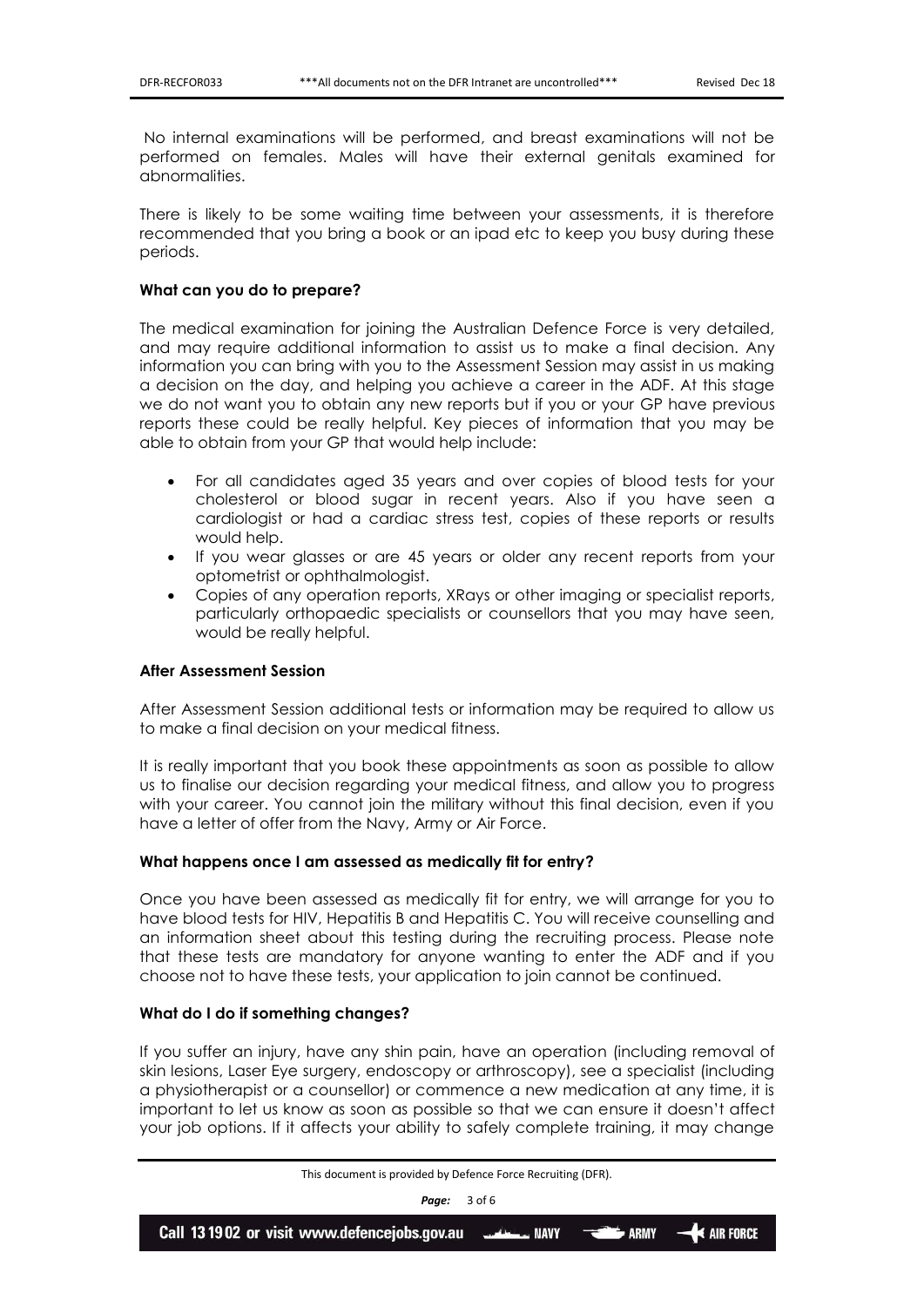your joining date or job offer, so the earlier you can let us know, the better we can let you know whether it does affect you, and the more options we have to help you.

Your medical assessment is generally valid for 12 months but may need to be reviewed if things change in that time.

## **What will happen if I am found to be medically unfit for entry to the ADF?**

If you are found to be medically unfit for ADF entry at any stage you will be notified by the medical staff and you will also receive a letter advising you of the reasons for the Class 4 determination, and information concerning the appeals process.

If you don't understand the reasons, then contacting the DFRC medical staff and asking them to clarify the reasons as well as discussing your options would be a good first step.

## **How will I be contacted by Medical staff?**

All correspondence will be sent to you via email, unless requested otherwise. You will need to ensure DFR has your up-to-date email address as the information sent to you is very important for you to receive and read.

## **Do I have a medical check on the day I join?**

On the day that you enlist or appoint into the ADF, you will have one final medical check. This medical (called the attestation medical) is to make sure that there haven't been any changes that might affect your ability to safely complete training. It includes a few questions, a repeat check of your height and weight, as well as a final urine test for females. You will briefly see the nurse for these, and you will have a brief medical examination with the doctor. If anything shows up that may affect your ability to safely participate in training, the medical staff will talk to you about it.

### **Vaccinations**

As part of deploying and serving in the ADF, being vaccinated is really important. Most people will have had a lot of vaccinations required by the military throughout their childhood. If you have evidence of this (a vaccination book, or an immunisation history statement from the Australian Immunisation Register, the link is [https://www.humanservices.gov.au/customer/services/medicare/australian](https://www.humanservices.gov.au/customer/services/medicare/australian-immunisation-register)[immunisation-register](https://www.humanservices.gov.au/customer/services/medicare/australian-immunisation-register) or phone myGov helpdesk 132 307) then this will greatly help

the medical staff by ensuring you are not vaccinated again unnecessarily.

### **What happens after entry to the ADF**

Upon enlistment or appointment to the ADF your medical file will be transferred to Defence Health Service and will be managed by your joining unit. You will be required to undergo further blood tests for blood grouping and blood screening which are necessary for specific military operational requirements; and undergo immunisations as required by ADF protocols.

The ADF can only consider candidates who agree to undergo these procedures should they be successful in their application. Should you have any objections or concerns about the post entry requirements you are strongly encouraged to discuss these concerns with the DFR medical officer.

This document is provided by Defence Force Recruiting (DFR).

*Page:* 4 of 6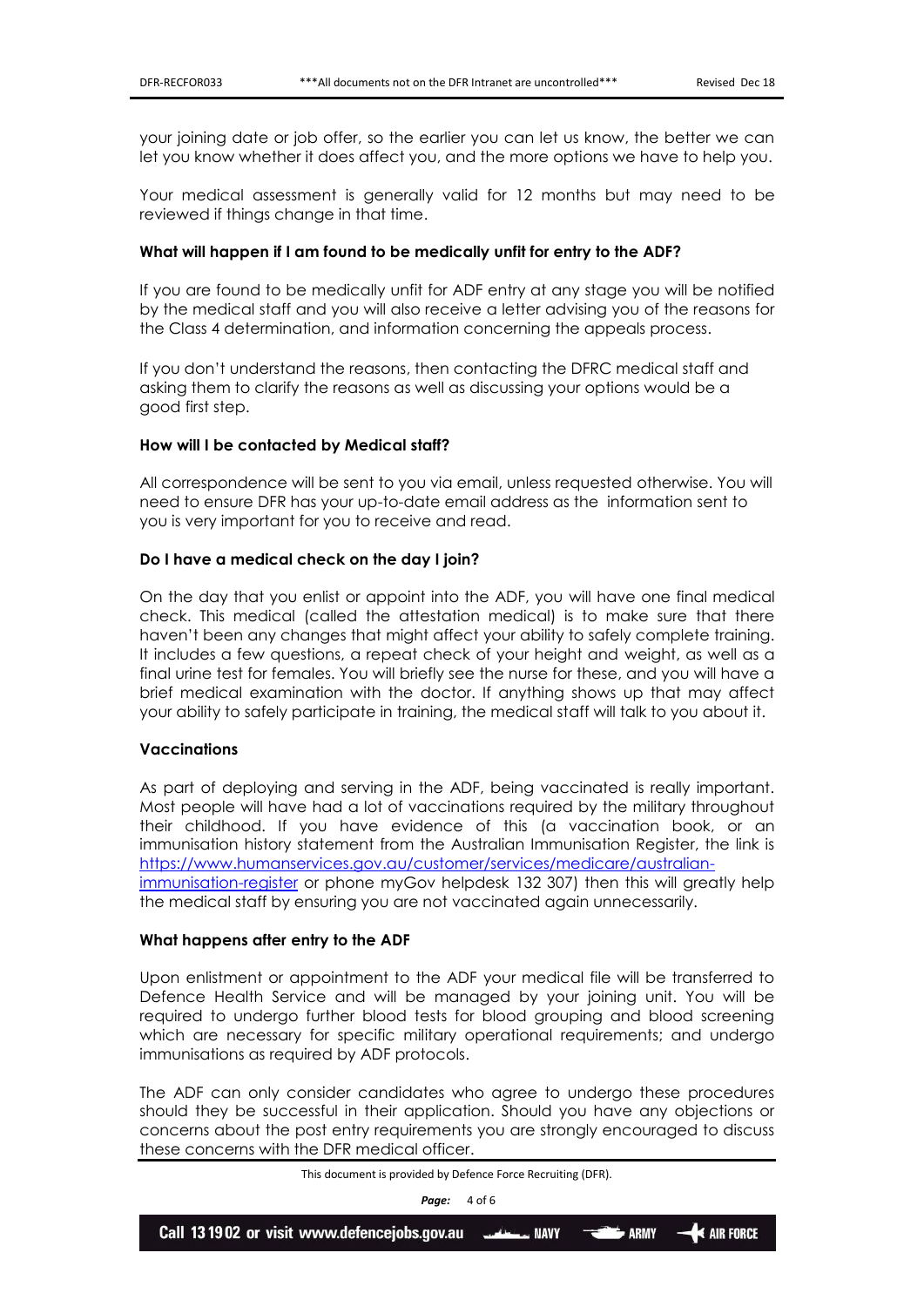### **Privacy of Medical Information**

The Department of Defence through the Defence Force Recruiting (DFR) and its contracted service providers are collecting the personal information about you and, to a certain extent, your family members to assess your suitability and/or overall health and fitness for service in the ADF.

The information will be used:

- To process and manage all health aspects of your recruitment and enlistment or appointment to the ADF if your application is successful.
- To assist in the Defence Force Recruiting audits which assesses and determines compliance with ADF recruiting medical policies and procedures.

If you do not consent to collection of information your medical suitability for entry to the ADF cannot be determined and your application cannot be progressed.

If your application is unsuccessful or you decide to withdraw from the process your DFR medical records will be held for a period of 7 years and destroyed after this period. If your recruitment to the ADF is successful this information will be transferred to the Defence Health Service (DHS) and its contracted service providers on your entry to the ADF. Your entry level medical examination (ELME) is the beginning of a health record covering all ADF service inclusive of the medical recruiting process. The health record will include the collection of additional medical information and records inclusive of, but not limited to, immunisation records, pathology results, hospitalisation records, medical examinations and specialist opinions. This information will be used to record your medical history which will assist in the provision of health care and for ongoing assessment of your medical fitness for military service. The term health relates to both medical and dental records.

Two copies of your health record will be maintained to ensure that you are not disadvantaged if your medical record is lost or damaged:

- One copy is held at the ADF health facility at the locality in which you are serving; and
- Another copy is held at the ADF Health Records Office for Navy and Air Force, or Army as appropriate.
- For Army Reserve personnel, only one copy of health records is maintained.

Medical information will be managed by health personnel and administrative staff employed by, or contracted by, the ADF to provide health support and advice to the ADF.

The DHS also collects medical information for the following purposes:

- to provide, plan, monitor and coordinate health care for all ADF members;
- to assist in the management of claims in relation to repatriation, compensation, invalidity or other matters arising from service in the ADF;
- to establish an occupational health database;
- to contribute to group data for research and health studies; and
- to assist the DHS in developing enlistment standards and to ensure they meet ADF requirements.

This document is provided by Defence Force Recruiting (DFR).

*Page:* 5 of 6